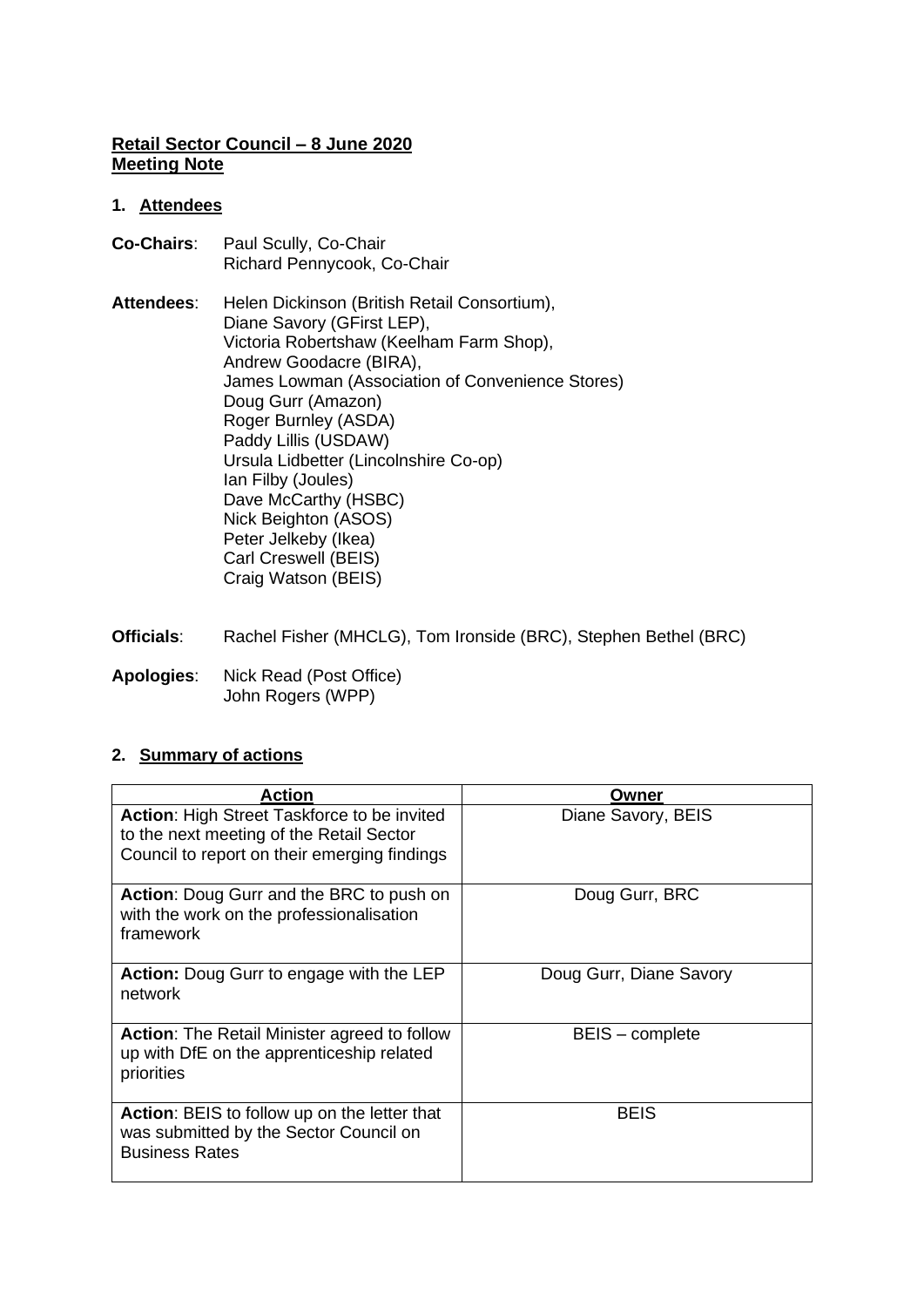| <b>Action: PS to continue to engage with HMT</b><br>counterparts on the Business Rates Review<br>and wider taxation system as it applies to<br>retail and the high streets                          | <b>BEIS</b>                            |
|-----------------------------------------------------------------------------------------------------------------------------------------------------------------------------------------------------|----------------------------------------|
| <b>Action: RP and BEIS to define and initiate</b><br>the emerging project strand defining vision<br>and destination for the industry, including<br>refreshing the Terms of Reference for<br>Council | <b>Richard Pennycook, BEIS</b>         |
| Action: BEIS to assess the economic<br>implications of key legislation which will<br>have an impact on the industry in the<br>coming months                                                         | <b>BEIS</b>                            |
| Action: HM Treasury/FCA to be invited to a<br>future meeting to give their perspectives on<br>the future of cash and payments                                                                       | <b>BEIS</b>                            |
| <b>Action:</b> Ursula Lidbetter to include the<br>move away from using cash and the impact<br>on key elements of the populace in the<br>scope of the Consumer Protections<br>workstream.            | Ursula Lidbetter                       |
| <b>Action: Sector Council members to indicate</b><br>if they would like to become involved in the<br>sustainability workstream. Victoria to hold a<br>second scoping session with BEIS.             | Victoria Robertshaw, All members, BEIS |
| Action: A sub-group of the Sector Council<br>is to be arranged to discuss how to capture<br>celebrating the industry's role in serving the<br>country in recent weeks                               | <b>Richard Pennycook, BEIS</b>         |

# **3. Note of Discussion**

### **a) Welcome and Introductions**

The Minister welcomed attendees to his first Retail Sector Council meeting as co-chair. He explained that representation had been broadened to strengthen the work of the Retail Sector Council. Paddy Lillis, Dave McCarthy, Peter Jelkeby and Roger Burnley were all welcomed to the Council. Nick Read and John Rogers would also be joining.

Richard Pennycook noted that the work of the Council remains highly relevant. The impact of Covid19 on the industry and its customers will mean some resetting and redefining of the key areas of focus of the workstreams. He thanked both the Government and business for the quality of the work they have undertaken over the recent weeks and noted that it provides a model for how the two partners should work together in the future. The role of the Sector Council shouldn't be to engage in the firefighting, which is being undertaken elsewhere, but instead to take a longer-term view of the key strategic challenges.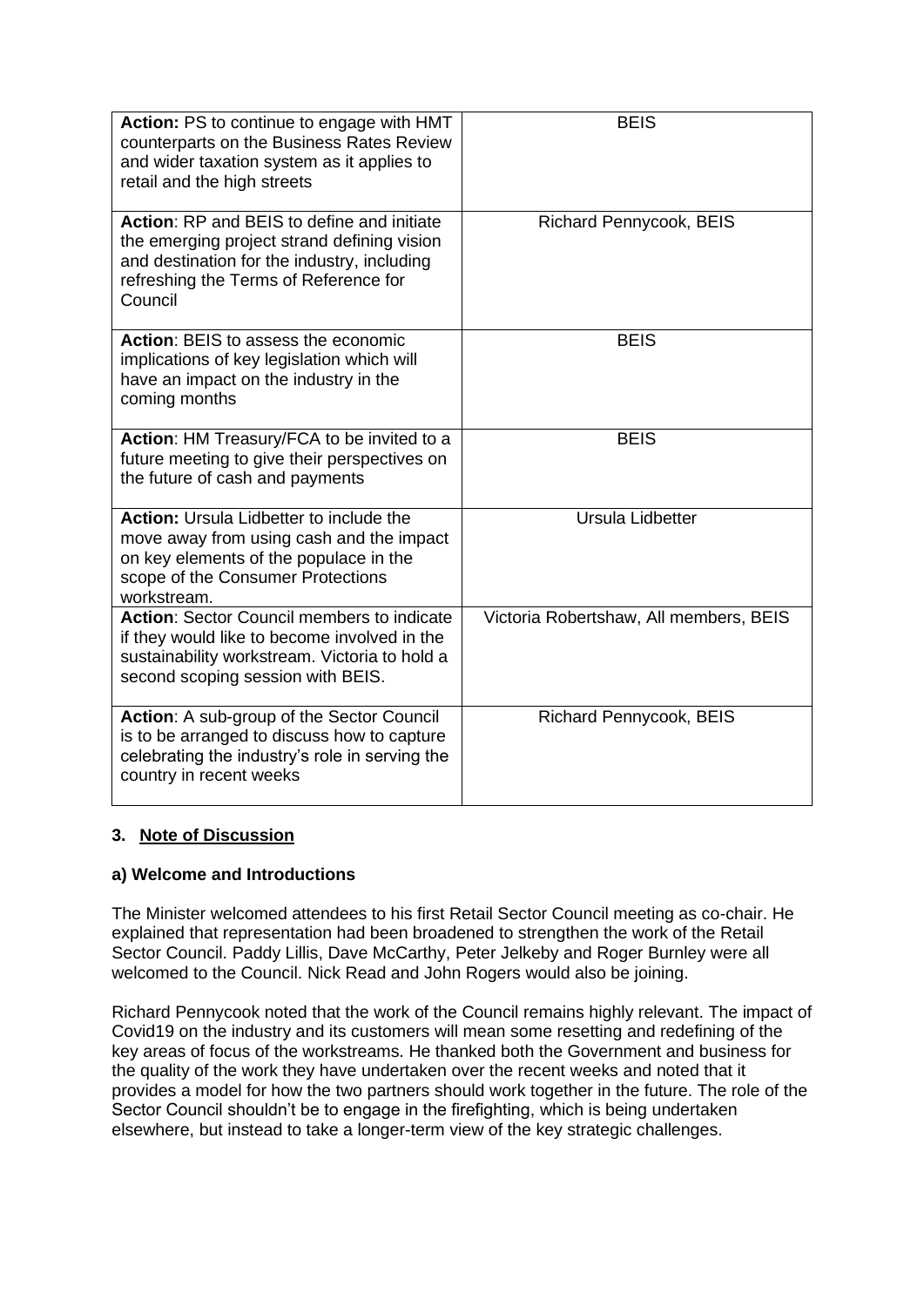### **b) Priorities for Retail**

The Minister noted the range of activity already underway to prepare for reopening of the wider sector. Supporting customers and their confidence as they return is a key area of focus. The Minister talked through the slide pack and, in particular, the potential acceleration of high street evolution which will result from current challenges. The broader opportunity to address key structural challenges was also outlined in detail.

#### **c) The Retail Sector Council's role in retail recovery**

Richard Pennycook provided a short overview of the breadth of retailers represented on the call and the issues which need to be considered as we think about the future of the industry. The process of acceleration presents an opportunity to harness the change that is underway. One of the key takeaways from the meeting will be to refresh the scope of the workstreams in the light of this feed in. Consumer appetite to use new retail channels is likely to go through a further step change.

### **d) Next steps on workstreams and review of the Council's priorities**

The importance of place was highlighted and the aligned role of the High Street Taskforce, which will be reconvening very shortly. Diane Savory is leading this worksteam for the Council. Given the extent of the shift currently underway, particularly in terms of emerging new ways of working, this could have a significant impact on this workstream and the Council expressed a desire to accelerate this work. The work on streamlining the planning system should also be better understood by the Sector Council.

**Action**: Diane will invite the High Street Taskforce to the next meeting of the Retail Sector Council to report on progress.

Doug Gurr updated on the progress of the skills workstrand. It was at quite an advanced stage but put on hold as the lockdown got underway. The work had been begun in the context of full employment but it is made even more timely by the potential for a considerable short term unemployment challenge. Helen Dickinson noted that the work on the professional framework is now progressing with the new Director of BRC Learning in post, so that strand will still advance. There was general agreement that other areas of the skills workstrand should remain on hold for the time being.

**Action**: Doug Gurr and the BRC to push on with the work on the professionalisation framework.

**Action**: The Retail Minister agreed to follow up with DfE on the apprenticeship related priorities. Complete.

Property costs remain crucial issues for the sector. Making longer term progress on business rates will be essential to give businesses the certainty to make effective investment decisions. It was noted that the Retail Sector Council had written to the Government to inform its fundamental review of Business Rates but that a response had understandably yet to be received.

The importance of proceeding rapidly with the rates review given the on-going pressure of the Covid19 pandemic on the sector was emphasised.

**Action**: BEIS to follow up on the letter that was submitted by the Sector Council on Business Rates.